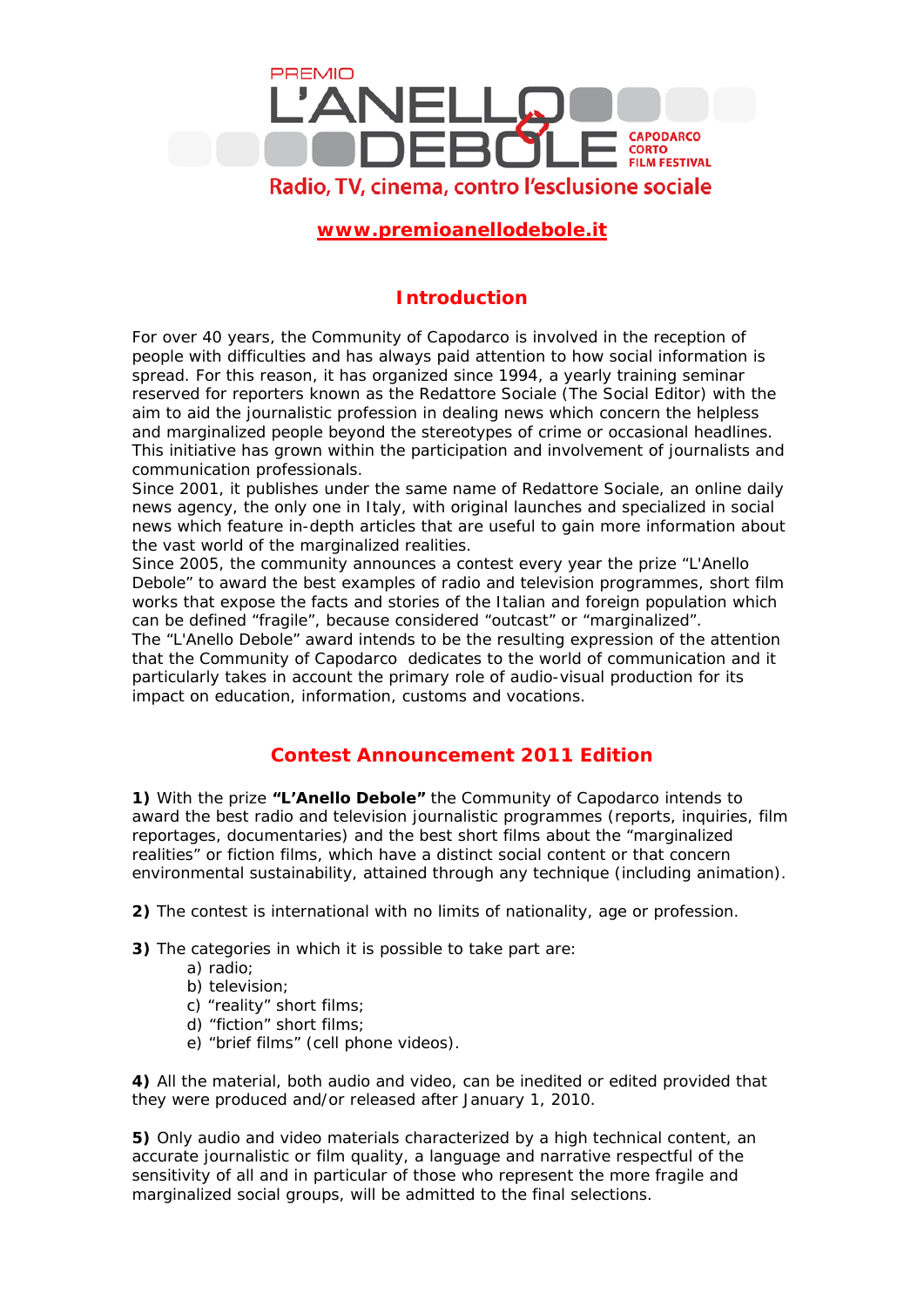**6)** The pre-selection of the received audio and video material will be viewed by a group of people expressly formed by the Community of Capodarco.

**7)** The quality jury panel presided by **Giancarlo Santalmassi** and made up by **Vinicio Albanesi**, **Pino Corrias**, **Daniela De Robert**, **Andrea Pellizzari**, **Daniele Segre –** will chose among the pre-selected works the finalists who will be admitted to the Festival and judged by the people's jury.

**8)** The people's jury will consist of people of different age groups and social backgrounds and also by secondary school students who have expressly requested to take part of the jury list. The people's jury will vote the finalist works during the "Capodarco Short Film Festival" according specific regulations which set the rules and conditions of how the votes will be allotted. Each member of the people's jury will be given an identification card.

**9)** The votes of the quality jury panel and the people's jury will be pondered according the above mentioned regulations. The judgment will be taken within 15 hours from the final day of the "Capodarco Short Film Festival" and the names of the winners will be disclosed only during the award ceremony.

**10)** There will be 5 winning productions for each category of the contest. Also equal placement awards are possible.

**11)** For each category the quality jury panel can also award the "Premio speciale della Giuria" (The Special Jury Prize) and any other mentions.

**12)** You can enter the competition "L'Anello Debole" with only one work for each category. The productions must have the following characteristics:

a) Radio: works with duration not under 3 minutes and not over 25 minutes in digital audio CD, MP3 format at 128 Kbps-44 Hz or higher. In the case of works in foreign language, they must be accompanied by a full transcript of the audio in Italian (preferably) or English;

b) TV and short films: works of not less than 3 minutes and not more than 25 minutes, either on DVD digital video format or CD format .WMV or MPG and possibly in MP4 format for use on the web. In the case of works in foreign language, they must be subtitled in Italian (preferably) or English; c) "brief" videos: works exclusively made with mobile phones and are no longer than 3 minutes. They can be used in video editing programs. The works must be submitted in digital form in one of the following DVD formats: .3 GP,. AVI,. MPG. In the case of works in foreign language, they must be subtitled in Italian (preferably) or English.

**13)** The work must include in attachment the following:

a) the contest entry form containing the complete data of the author or authors involved for the relevant category; a description of the work completed with data and credits, date and place of execution or transmission, the title, production, duration and an abstract of the theme between 1,000 and 2,000 characters (including spaces);

b) a written form containing: the compulsory signing of the consent for the use of personal data (legislative decree n° 196/2003); the written release for the use of the work and music: the soundtrack if present, must be original and comply with the relevant obligations;

c) a copy of the receipt of the registration fee (Article 15). Facsimiles of the two forms mentioned in commas a) and b) can be downloaded from the site **[www.premioanellodebole.it](http://www.premioanellodebole.it/)**.